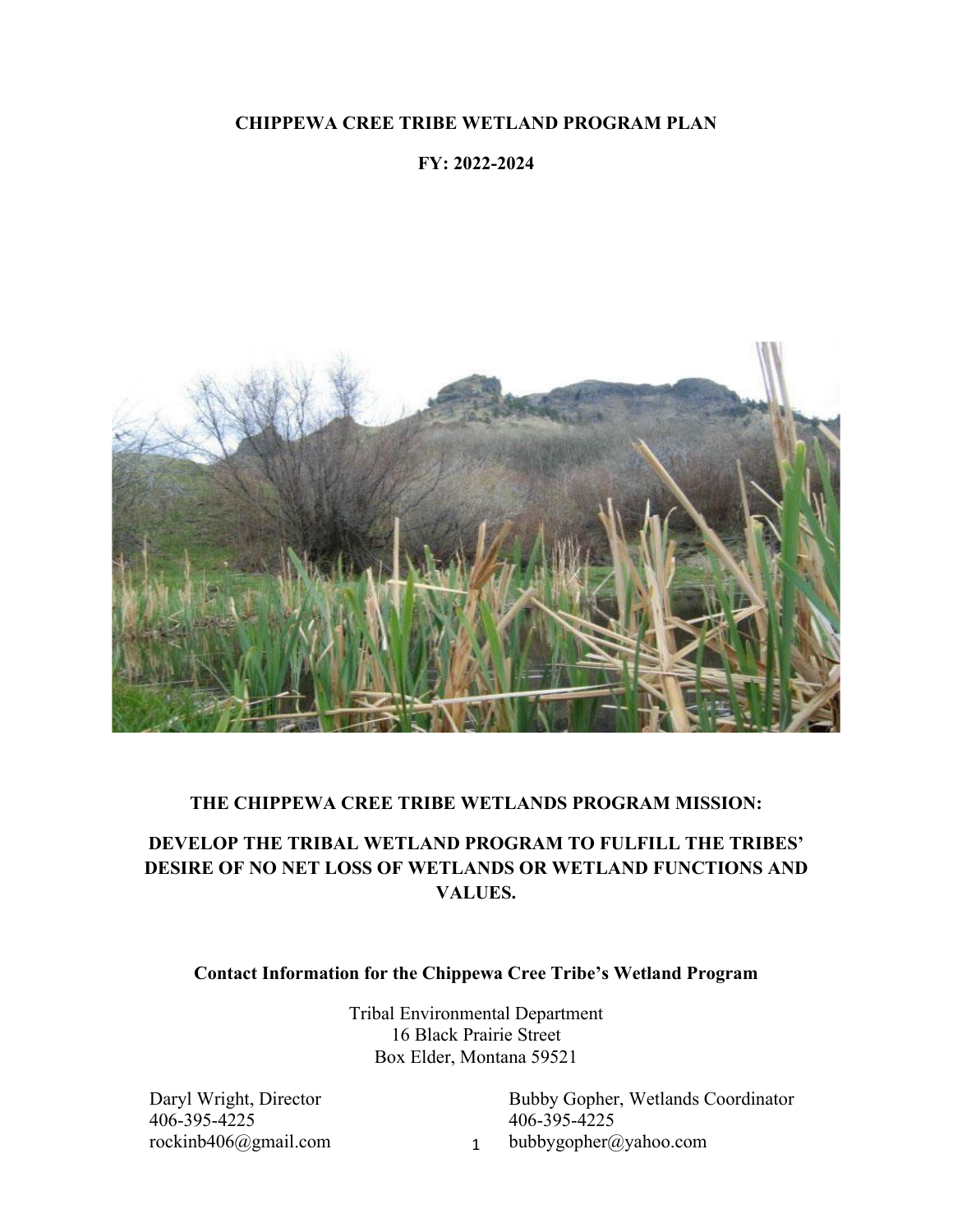## **INTRODUCTION**

The updated 2022-2024 Wetlands Program Plan addresses wetland water quality results during past years work and will incorporate wetland water quality results over the next 2 years in the Big Sandy Creek Watershed. All wetland water quality data will be used to update water quality regulatory language and all sampling will be coordinated with the 106 Program Manager. Wetland condition data and the status of wetland cultural resources examined during the Big Sandy Creek Watershed monitoring will be used to develop wetland restoration planning and protection, where sites are identified. The WPP will conduct public outreach and education on wetland water quality and wetland resources in order to improve overall water and wetland quality on the Chippewa-Cree Rocky Boy Reservation.

The Chippewa Cree Tribe will address all 4 core elements into updated Wetland Program Plan (2021-2022).

- 1. Monitoring and Assessment
- 2. Regulatory activities (including 401 certifications)
- 3. Voluntary restoration and protection
- 4. Water quality standards for wetlands

### **Link to EPA Strategic Plan**:

The Big Sandy Creek headwater wetland monitoring project is directly linked to the EPA Strategic Plan 2018-2022, Goal 1: Provide for a cleaner, healthier environment and Objective 1.2: Provide Clean and Safe Water by ensuring waters are clean through improved water infrastructure and, in partnership with states and tribes, sustainably manage programs to support drinking water, aquatic ecosystems, and recreational, economic, and subsistence activities.

This project and past headwater monitoring projects (Box Elder and Beaver Creek) are directly linked to the U.S. EPA Strategic Plan 2020, Goal 2: Protecting America's Waters, Objective 2.2: Protect and Restore Watersheds and Aquatic Ecosystems, Increase Wetlands. Wetland Program project activities will lead to: 1) Increased restoration and protection of wetland acreage and wetland water storage; 2) Improved wetland condition and by 3) Development of baseline data for wetland water quality standards.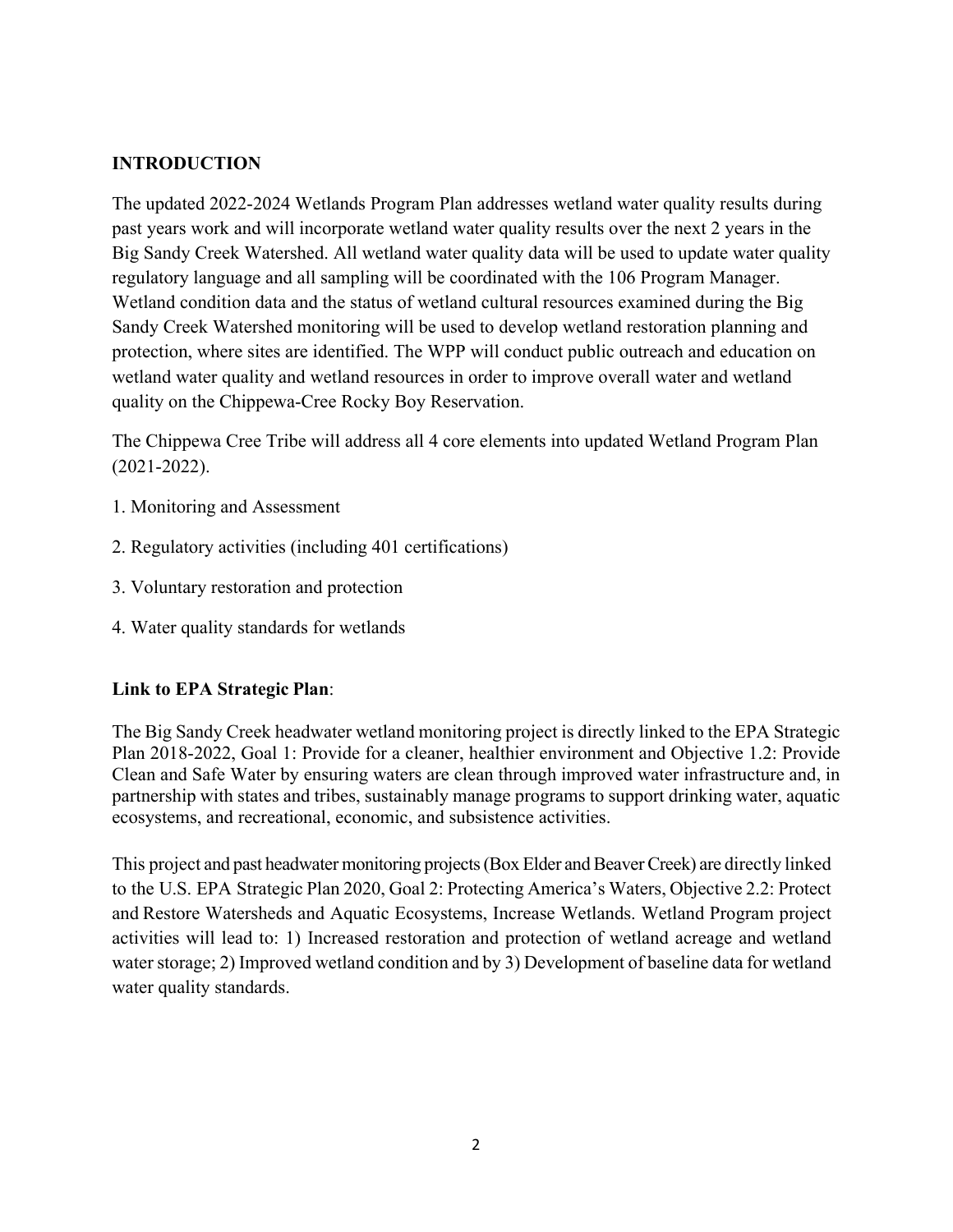#### **Past Wetland Program Performance:**

The Chippewa Cree Tribe has consistently proven programmatic capability in performing and successfully completing wetlands project plans during each of the last five funding cycles. The Tribal Wetlands program has successfully completed work plan components and submitted technical reports documenting results from all projects, including Box Elder Creek and Beaver Creek water quality and wetlands monitoring. The Big Sandy Creek monitoring represents the third watershed that will be sampled during FY 2021-2022.

**FY2011/2012 Chippewa Cree Tribe Sweetgrass Wetlands Monitoring, Assessment and Protection Project-** Develop site-specific restoration plans for sweetgrass restoration areas located in and around wetlands, partner with the Tribal Infrastructure Committee (TIC) in the development of a Unified Tribal Development Code (UTDC) including a Setback Ordinance for building and infrastructure development, participate in the newly formed TIC to educate decision-makers on the current regulatory processes protecting wetlands and to promote the active and informed management of wetlands as a means to provide the highest level of protection, and develop a Wetlands Anti-degradation Policy with an emphasis on Outstanding Tribal Resource Waters (OTRW).

**FY12 & FY 13 Continued Chippewa Cree Tribe Sweetgrass Wetlands Monitoring, Assessment and Protection Project-Box Elder Creek, Beaver Creek and Big Sandy Creek Drainages**- For FY12 and FY13, the Chippewa Cree Tribe utilized Wetlands Program Development Grant funding to continue Wetlands/Sweetgrass monitoring in the Box Elder, Beaver and Big Sandy Creek drainages, work with the newly created Office of Attorney General on compiling and revising the Wetlands Aquatic Lands Protection Ordinance (WALPO) and the newly created Wetlands Mitigation Policy into a single Tribal Wetlands Protection Policy document that will ensure wetlands are protected on the Reservation; and finally-the106, GAP and Wetlands Coordinators worked with the Stone Child College (local community college) on public educational course on 'Wetlands and Environmental Issues on the Reservation'.

**FY14 & FY15 Chippewa Cree Tribe WPDG Application** The Chippewa Cree Tribe, by and through the Tribal Water Resources Department, will utilize FY14 and FY15 Wetland Program Development Grant Funding to accomplish the following: 1) Conduct a Triennial Review of the current Tribal Water Quality and Wetlands Standards that were passed by Resolution 98-08; 2) Revise the current Wetlands Program Plan (which expires in FY14) for an additional three (3) years (FY15, FY16 and FY17) which will prioritize monitoring and assessment, Tribal Policy making pertinent to wetlands protection and restoration feasibility of future wetlands restoration projects on the Reservation; 3) Continue sweetgrass/wetlands monitoring in the Box Elder Creek Drainage and restore at least one (1) sweetgrass site within the conclusion of the project period; and 4) Develop an internal 401 Certification Protocol to be utilized for assisting Reservation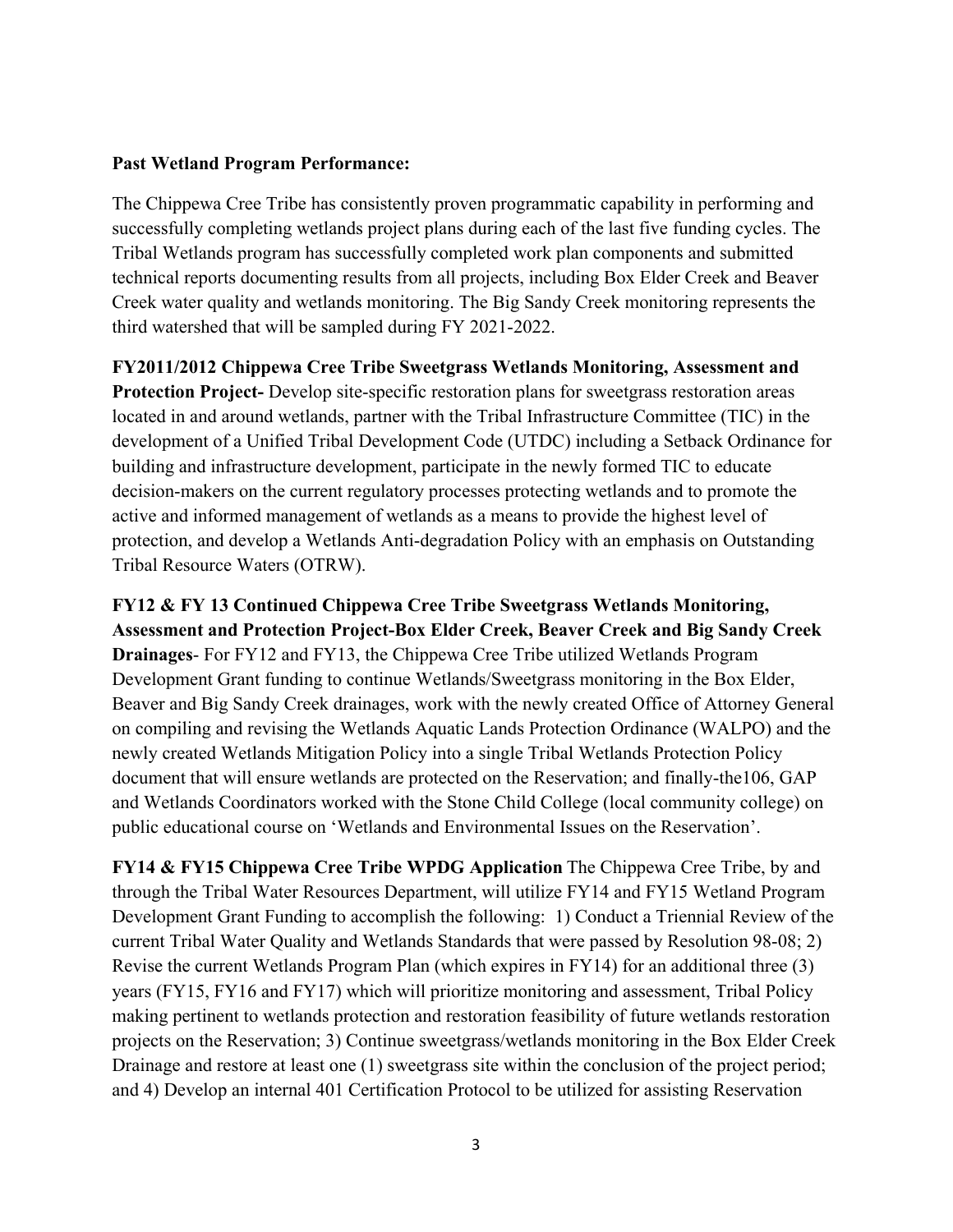decision makers on any future 404 Permit Applications on the Reservation. The Tribal Water Resources Department will utilize the following partners in accomplishing this endeavor: NRCS Liaison (Chester, Havre and Rocky Boy Field Office), NRCS Bridger Plant Materials Center (Bridger, Montana) and the U.S. Army Corp of Engineers (Billings, Montana Office).

**FY15 & FY16 Wetland Program Development Grant** The Chippewa Cree utilized its FY 15 & 16 funding to accomplish the following: 1) Conduct a Triennial Review of the current Tribal Water Quality and Wetlands Standards that were passed by Resolution 98-08; 2) Revise the current Wetlands Program Plan (which expires in FY14) for an additional three (3) years (FY15, FY16 and FY17) which will prioritize monitoring and assessment, Tribal Policy making pertinent to wetlands protection and restoration feasibility of future wetlands restoration projects on the Reservation; 3) Continue sweetgrass/wetlands monitoring in the Box Elder Creek Drainage and restore at least one (1) sweetgrass site within the conclusion of the project period; and 4) Develop an internal 401 Certification Protocol to be utilized for assisting Reservation decision makers on any future 404 Permit Applications on the Reservation.

**FY17 & FY18 Wetland Program Development Grant** The Chippewa Cree utilized its FY 17 & 18 funding to accomplish the following: 1) Conduct a Triennial Review of the current Tribal Water Quality and Wetlands Standards that were passed by Resolution 98-08; 2) Revise the current Wetlands Program which will prioritize monitoring and assessment and development of wetlands water quality standards, 3) Review Tribal Policy making pertinent to wetlands protection and restoration feasibility of future wetlands restoration projects on the Reservation; 4) Conduct sweetgrass/wetlands monitoring and finalize monitoring results and 5) Incorporate Water Quality and Wetlands Program work into Tribal 319 Program goals to improve wetlands and water quality protection on the Chippewa-Cree Reservation.

### **FY19 & FY20 Tribal Wetland Program Set-Aside Grant**

The Chippewa Cree Tribe Environmental Department conducted wetlands water quality and wetland condition monitoring in the Box Elder Creek and Beaver Creek watersheds. At least 10 remote headwater wetland sites were examined during this 2 year study. Work continued on schedule during the first phase of the COVID-19 pandemic. Water quality results and wetland condition sampling resulted in restoration planning and a headwater wetland water quality data set that will be used to develop CCT wetland water quality standards. Headwater wetland sites were also evaluated as potential assisted migration sites for locally imperiled sweetgrass.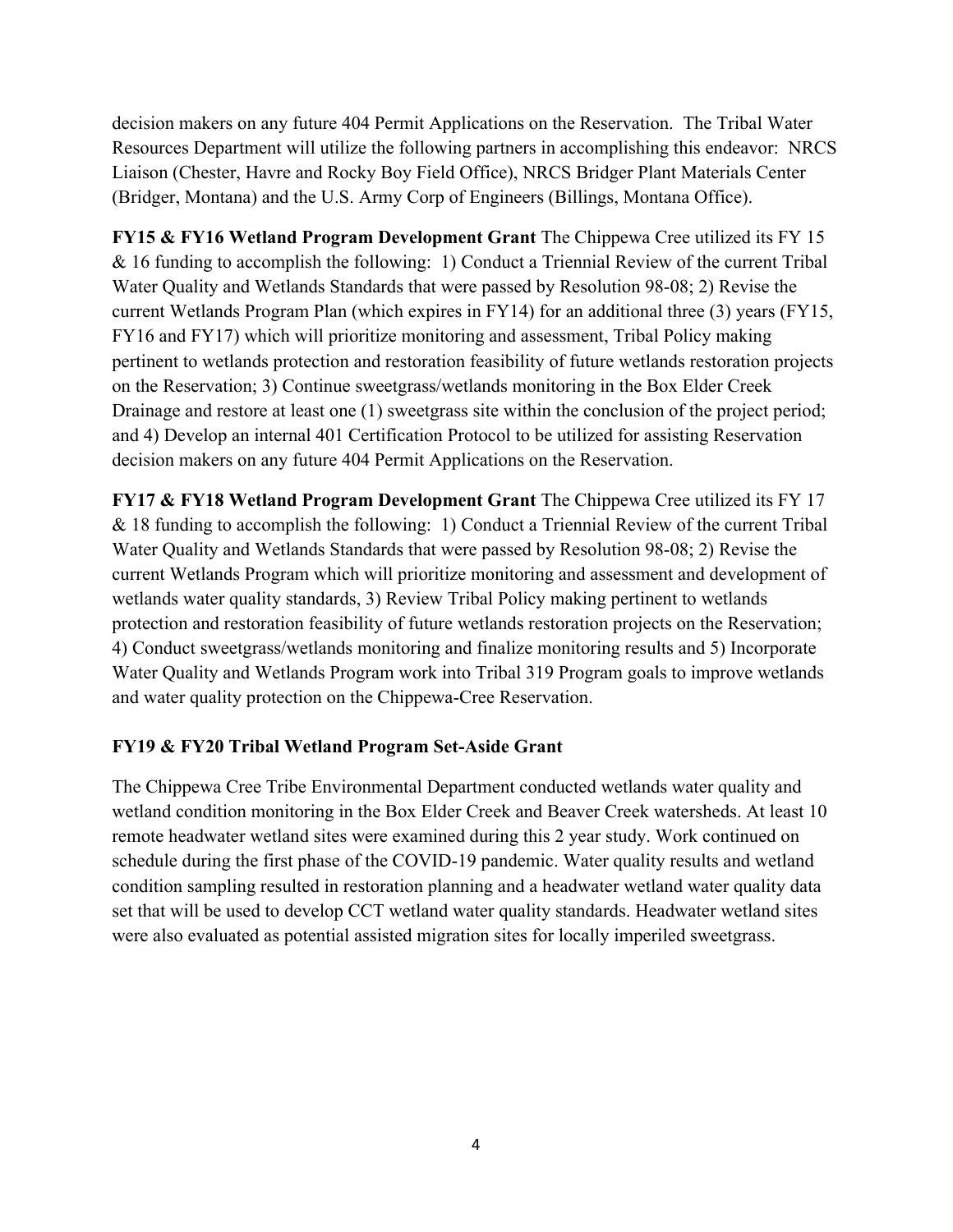## **Overall Goal Statement and Timeframe for Plan:**

The Chippewa Cree Tribal Wetlands Program Plan (2022-2024) overall goal is to develop headwater wetland water quality standards, preserve and restore headwater wetland condition to improve downstream water quality, protect invaluable wetland cultural resources and to ensure no-net-loss of wetlands.

The overall goal will be achieved by wetland and water quality monitoring and sampling, evaluating wetland condition and wetland cultural resources, conducting public education and outreach and applying results to develop restoration of identified sites. Results will also be applied to protect Tribal interests and protect locally imperiled cultural species that are directly impacted by increasing frequency of drought and declining population trends.

The Tribal Wetlands Program intends to fulfill the overall goal of no net loss by carrying out the following activities based on a 2-year time frame.

*Hire and train a new wetlands program manager in 2022*

*Develop Wetland Water Quality Standards in collaboration with 106 Program Protect Tribal Wetlands Identified Specifically as Traditional Cultural Places Monitor Headwater Wetland Condition in Big Sandy Creek Watershed Utilize and Review Tribal Wetland Rapid Assessment Methodology Identify Unique and High-Quality Wetlands (Headwater Wetlands) Restore Headwater Wetland Condition Review Wetland Regulatory Mechanisms with US EPA and ACOE Complete Baseline Wetland Inventory in 3 Watersheds Use Wetlands Monitoring Data for Wetland Water Quality Standards Develop Wetland Condition and Wetland Water Quality Database (AWQMS) Promote Wetlands Education and Community Outreach Evaluate Big Sandy Creek wetlands as potential assisted migration sites Apply monitoring results to protect Tribal Interests, laws and regulations*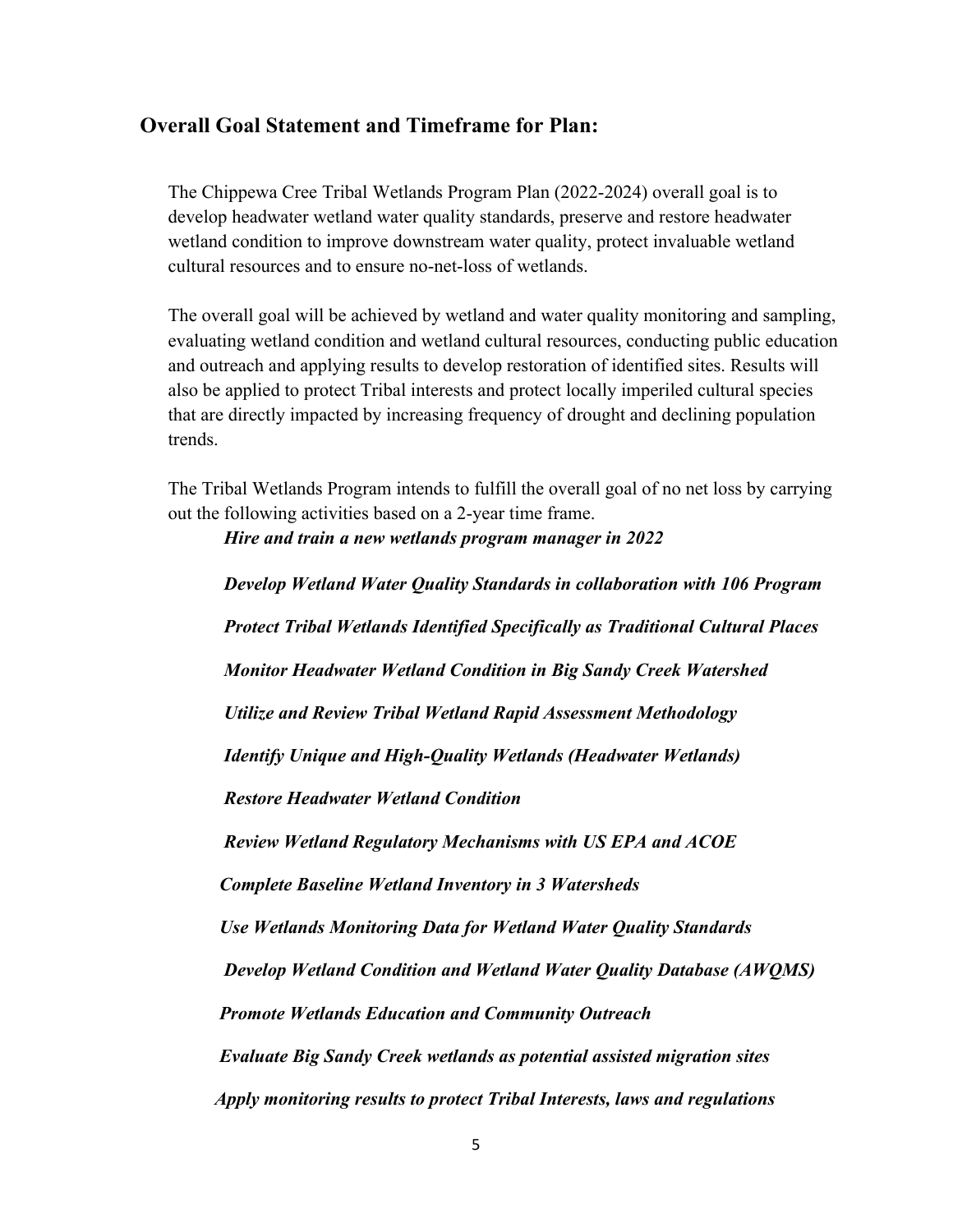This WPP does not specifically include protection activities to Traditional Cultural Places (i.e. sweetgrass harvesting areas, culturally sensitive waters) but is an overall ongoing activity within the Chippewa Cree Tribal Wetlands Program. We will conduct a wetlands regulatory review in collaboration with U.S. EPA and U.S. Army Corps of Engineers as a component of Wetland Program Plan during the next 2 years.

# **Action and Activities Supporting Overall Goals, with Schedule:**

## **Year One (2022)**

## **Action:**

During fiscal year 2022, the Chippewa Cree Tribe Wetlands Program will complete the following actions that includes three of the EPA's Four Core Elements for continued Wetlands Program progress: 1) **Monitoring and Assessment:** headwater spring and fen wetland monitoring in **Big Sandy Creek Watershed** and 2) **Voluntary Restoration and Protection:** restoration and protection of critical headwater springs and wetlands where identified and 3) **Develop Wetland Water Quality Standards** based on headwater wetlands water quality monitoring data and 4) **Develop SOPs for hydric soil monitoring.**

Core elements of a comprehensive wetlands program addressed by each activity are listed in parenthesis. Activities require field research, data analysis and collaboration with the CCT Tribal 106 program. "Field season" is roughly from April to September (give or take a month). Non-field season activities will include but not limited to: research and development of wetland water quality standards and restoration plans, data entry, public education activities and reporting on wetland monitoring results.

# **Activities:**

- Review and revise (if needed) the Wetlands Monitoring Quality Assurance Project Plan. **(Core Element 1. Monitoring and Assessment).** *Jan-Feb 2022*
- Develop wetland monitoring plan for 2022 field work in Big Sandy Creek watershed; including GIS wetlands analysis, mapping and research. **(Core Element 1. Monitoring and Assessment).** *Feb-March 2022*
- Investigate training and equipment needs for developing SOPs for hydric soils monitoring. **(Core Element 1. Monitoring and Assessment).** *Feb-March 2022*
- Conduct headwater wetland condition monitoring and water quality sampling in the Big Sandy Creek Watershed Using Tribal Rapid Assessment Methodology. **(Core Element 1. Monitoring and Assessment).** *May-June 2022*
- Evaluate headwater wetlands as potential assisted migration sites for locally imperiled wetland cultural species as directed by the CCT Tribe. **(Core Element 1. Monitoring and Assessment).** *May-June 2022*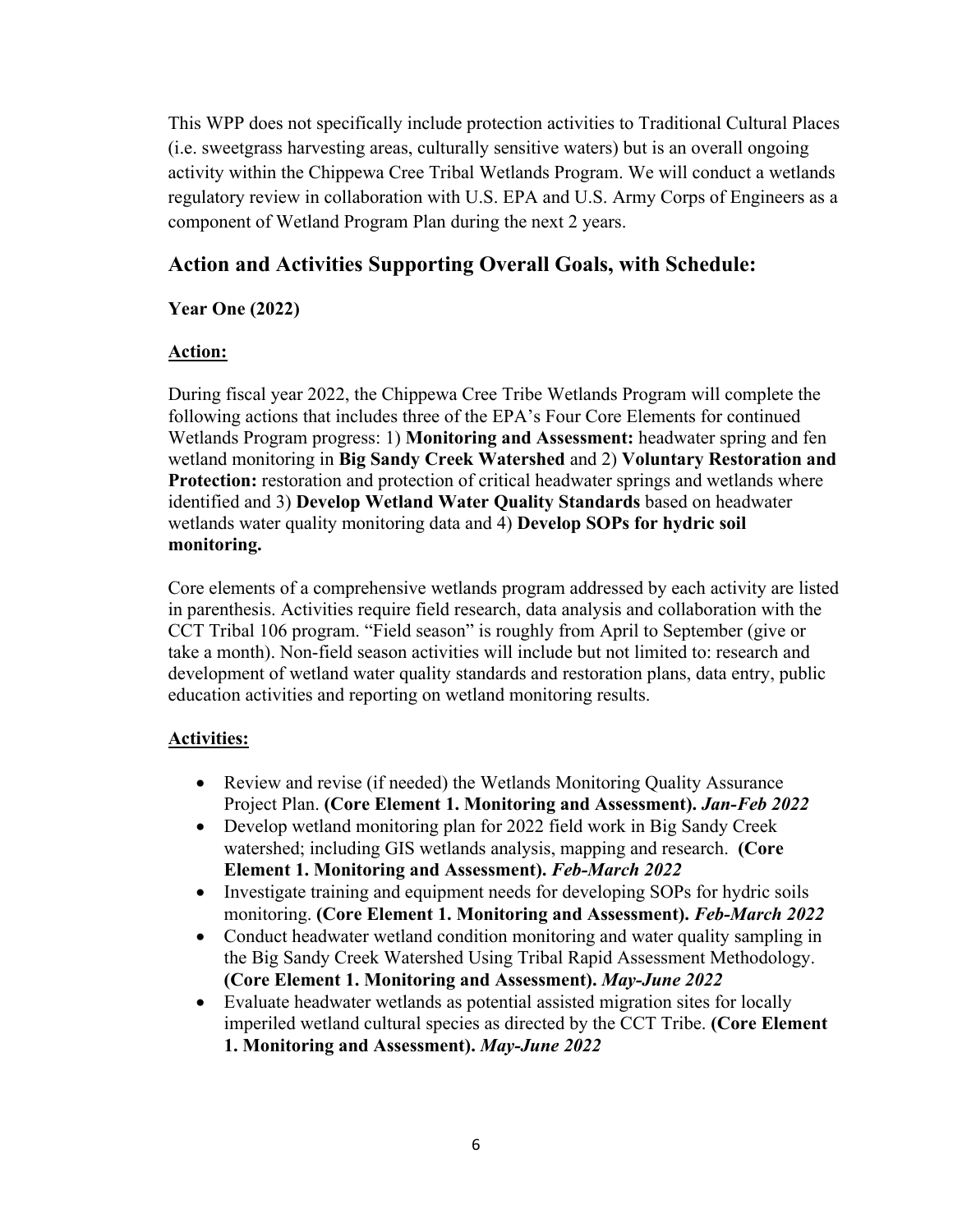- Analyze wetland condition and wetland water quality data and enter into AQWMS database **(Core Element 1. Monitoring and Assessment).** *September-October 2022*
- Develop restoration plans for identified headwater springs and wetlands **(Core Element 3. Restoration and Protection).** *September-October 2022*
- Review rapid assessment methodology and conduct existing regulatory review **(Core Elements 1,2 Monitoring and Assessment, Regulation)** *Nov-Dec 2022*
- Research and develop wetlands water quality standards based on monitoring results and research **(Core Element 4. Wetland Water Quality Standards)** *Ongoing 2022*
- Conduct education and outreach to community on wetland water quality **(Core Elements 1,3,4)** *Ongoing 2022*

## **Year Two (2023):**

## **Action:**

For FY 2023, Chippewa Cree Wetlands Program in collaboration with 106 Water Quality Program will monitor headwater wetlands condition and water quality in the Upper Big Sandy Creek Watershed. Data will be used to assess for restoration needs, develop Tribal Wetland Narrative and Numeric Wetland Water Quality criteria and standards. Data will also serve to evaluate sites as potential restoration sites and finalize Tribal Wetlands Water Quality Standards. Data will also be used to collaborate with US EPA and Army Corps to update Tribal wetland regulatory mechanisms. Hydric soil sampling SOPs researched and developed the previous year will be applied to sampling sites during the second year of funding.

# **Activities:**

- Review and revise (if needed) the Wetlands Monitoring Quality Assurance Project Plan. **(Core Element 1. Monitoring and Assessment).** *Jan-Feb 2023*
- Develop wetland monitoring plan for 2023 field work in Upper Big Sandy Creek Creek watershed; including GIS wetlands mapping and research. **(Core Element 1. Monitoring and Assessment).** *February-March 2023*
- Apply SOPs for hydric soils monitoring to wetland condition monitoring sites found in the Big Sandy Creek watershed **(Core Element 1. Monitoring and Assessment).** *May-June 2023*
- Conduct headwater wetland condition monitoring and water quality sampling in the Upper Big Sandy Creek Watershed Using Tribal Assessment Methodology. **(Core Element 1. Monitoring and Assessment).** *May-June 2023*
- Evaluate headwater wetlands as potential assisted migration sites for locally imperiled wetland cultural species as directed by the CCT Tribe. **(Core Element 1. Monitoring and Assessment).** *May-June 2023*
- Analyze water and wetlands monitoring data and enter into AWQMS database **(Core Element 1. Monitoring and Assessment).** *September-October 2023*
- Develop restoration plans for identified headwater springs and wetlands **(Core Element 3. Restoration and Protection).** *September-October 2023*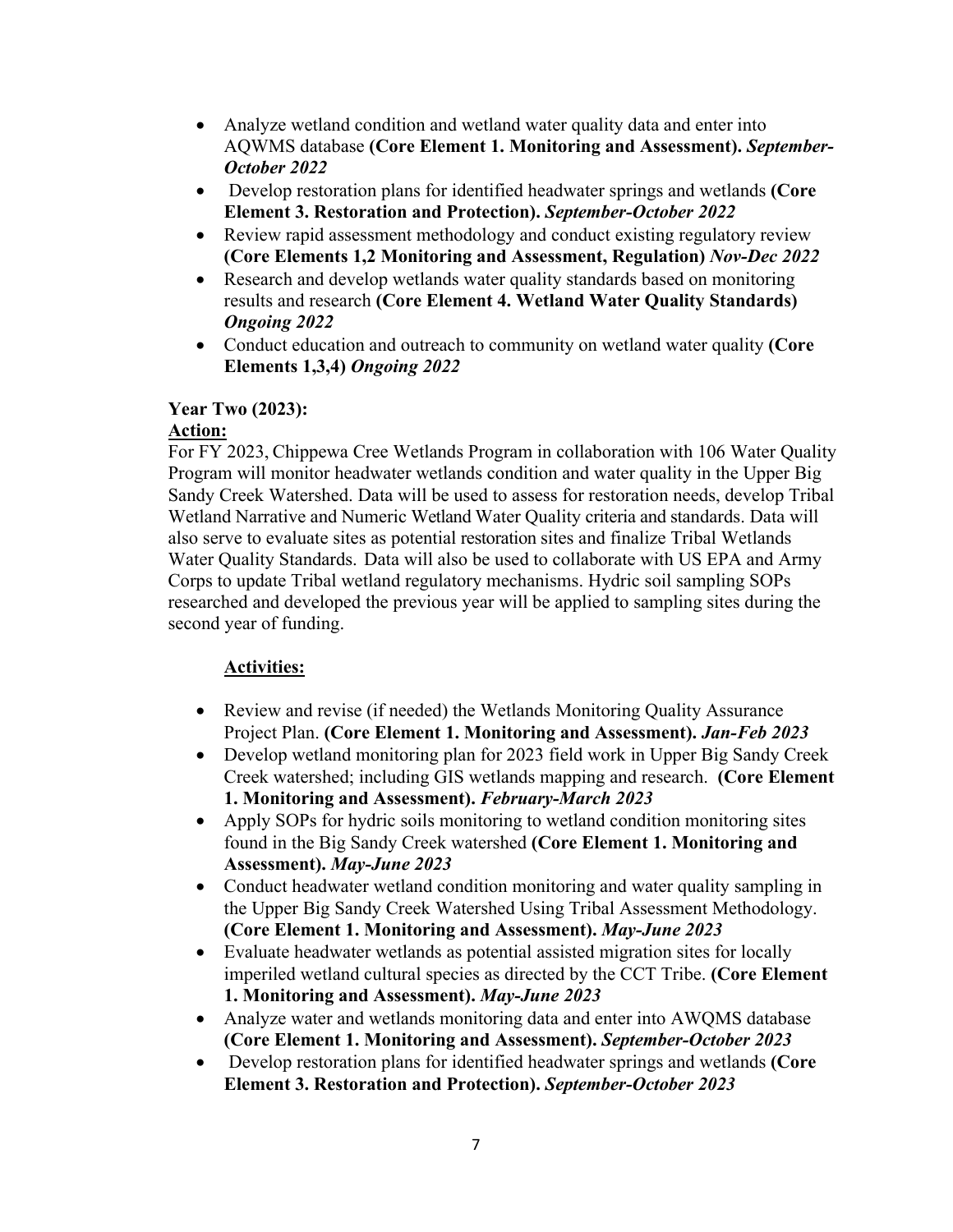- Provide final headwater wetland monitoring results, draft and final versions of Wetlands Water Quality Standards to US EPA for review and comment. **(Core Element 4) October 2023**
- Develop and enhance the Tribes' SOPs and BMPs for restoring local wetlands and perennial stream channels to maintain water quality, water storage, cultural plant populations and other ecological benefits necessary for maintaining or improving water quality. **(Core Element 1 and 3. Monitoring and Assessment, Voluntary Restoration and Protection).** *Nov/Dec 2023*
- Incorporate public and Council reviews into Final Wetland Water Quality Standards **(Core Element 4)** *Nov-Dec 2023*
- Develop Wetlands water quality standards based on monitoring results from all 3 watersheds **(Core Element 4. Wetland Water Quality Standards)** *Ongoing 2023*
- Conduct existing wetlands regulatory review in collaboration with U.S. EPA and U.S. Army Corps of Engineering **(Core Element:2 Regulation)** *Ongoing 2023*
- Conduct education and forum for public comments on draft Tribal wetland water quality standards **(Core Elements 1,3,4)** *Ongoing 2023*

### **Year Three (2024): Action:**

For FY 2024, Chippewa Cree Wetlands Program in collaboration with 106 Water Quality Program will monitor headwater wetlands condition and water quality in the Box Elder Creek Watershed. Data will be used to assess for restoration needs, continue to develop Tribal Wetland Narrative and Numeric Wetland Water Quality criteria and standards. Data will also serve to evaluate sites as potential restoration sites and finalize Tribal Wetlands Water Quality Standards. Data will also be used to collaborate with US EPA and Army Corps to update Tribal wetland regulatory mechanisms. Hydric soil sampling SOPs researched and developed the previous year will be applied to sampling sites during the second year of funding.

# **Activities:**

- Review and revise (if needed) the Wetlands Monitoring Quality Assurance Project Plan. **(Core Element 1. Monitoring and Assessment).** *Jan-Feb 2024*
- Develop wetland monitoring plan for 2023 field work in Box Elder Creek watershed; including GIS wetlands mapping and research. **(Core Element 1. Monitoring and Assessment).** *February-March 2024*
- Apply SOPs for hydric soils monitoring to wetland condition monitoring sites found in the Big Sandy Creek watershed **(Core Element 1. Monitoring and Assessment).** *May-June 2024*